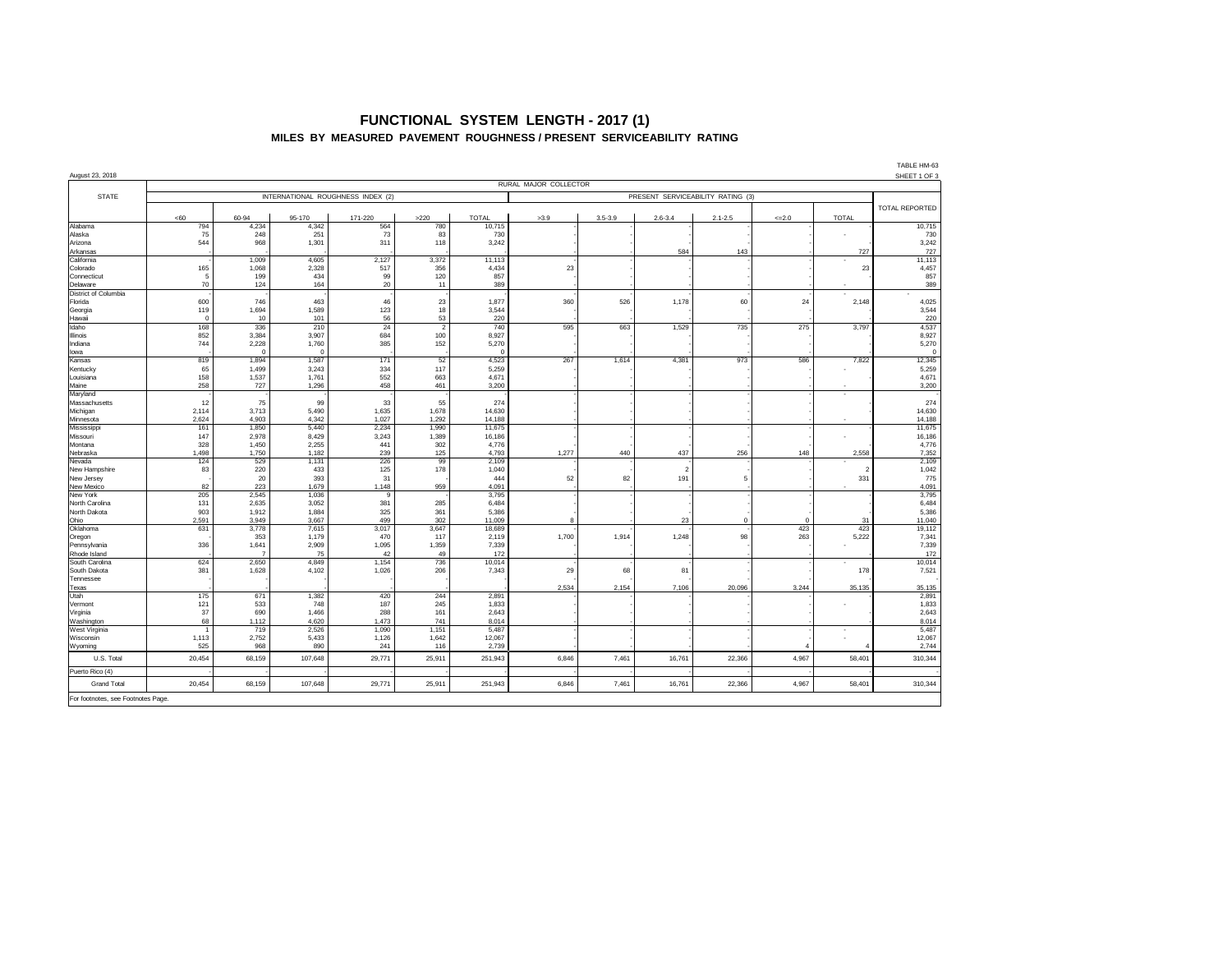### **FUNCTIONAL SYSTEM LENGTH - 2017 (1) MILES BY MEASURED PAVEMENT ROUGHNESS / PRESENT SERVICEABILITY RATING**

| August 23, 2018                    |                |                      |                                   |                      |                      |                      |                    |                |             |                |               |                          | SHEET 2 OF 3          |
|------------------------------------|----------------|----------------------|-----------------------------------|----------------------|----------------------|----------------------|--------------------|----------------|-------------|----------------|---------------|--------------------------|-----------------------|
|                                    |                |                      |                                   |                      |                      | URBAN MINOR ARTERIAL |                    |                |             |                |               |                          |                       |
|                                    |                |                      | INTERNATIONAL ROUGHNESS INDEX (2) |                      |                      |                      |                    |                |             |                |               |                          |                       |
| <b>STATE</b>                       |                |                      |                                   |                      |                      |                      |                    |                |             |                |               |                          | <b>TOTAL REPORTED</b> |
|                                    | <60            | 60-94                | 95-170                            | 171-220              | >220                 | <b>TOTAL</b>         | >3.9               | $3.5 - 3.9$    | $2.6 - 3.4$ | $2.1 - 2.5$    | $=2.0$        | <b>TOTAL</b>             |                       |
| Alabama                            | 202            | 671                  | 862                               | 204                  | 282                  | 2,221                |                    |                |             |                |               |                          | 2,221                 |
| Alaska                             | 20             | 53                   | 67                                | 21                   | 14                   | 174                  |                    |                |             |                |               |                          | 174                   |
| Arizona                            | 64             | 375                  | 1,299                             | 461                  | 250                  | 2,448                |                    |                |             |                |               |                          | 2,448                 |
| Arkansas                           | $\mathbf 0$    | 5                    | 14                                | 5                    |                      | 25                   | 29                 | 42             | 503         | 191            | 64            | 829                      | 854                   |
| California                         | 47             | 748                  | 4,304                             | 2,154                | 3,110                | 10,364               |                    |                |             |                |               |                          | 10,364                |
| Colorado                           | 14             | 184                  | 784                               | 405                  | 403                  | 1,790                | 8                  |                |             | $\sqrt{2}$     |               | 10                       | 1,800                 |
| Connecticut                        | 20             | 262                  | 791                               | 310                  | 289                  | 1,672                |                    |                |             |                |               |                          | 1,672                 |
| Delaware<br>District of Columbia   | 15             | 55                   | 86<br>5                           | 30<br>20             | 35<br>138            | 221<br>163           |                    |                |             |                |               |                          | 221<br>163            |
| Florida                            | 333            | 963                  | 848                               | 160                  | 113                  | 2,417                | 472                | 553            | 583         | 100            | 78            | 1,785                    | 4,203                 |
| Georgia                            | 397            | 897                  | 636                               | 99                   | 123                  | 2,153                |                    |                |             |                |               |                          | 2,153                 |
| Hawaii                             | 6              | 28                   | 69                                | 36                   | 53                   | 192                  |                    |                |             |                |               |                          | 192                   |
| Idaho                              | 6              | 16                   | 34                                | $\overline{2}$       | $\overline{2}$       | 59                   | 147                | 118            | 157         | 110            | 28            | 560                      | 619                   |
| Illinois                           | 73             | 696                  | 1,979                             | 781                  | 625                  | 4,154                |                    |                |             |                |               |                          | 4,154                 |
| Indiana                            | 303            | 528                  | 882                               | 294                  | 275                  | 2,283                |                    |                |             |                |               |                          | 2,283                 |
| lowa                               |                |                      | $\mathbf{A}$                      | $\mathbf 0$          | -1                   | 5                    |                    |                |             |                |               |                          | 5                     |
| Kansas                             | 58             | 183                  | 618                               | 247                  | 246                  | 1,352                |                    |                |             |                |               |                          | 1,352                 |
| Kentucky                           | 77             | 303                  | 556                               | 136                  | 106                  | 1,178                |                    |                |             |                |               |                          | 1,178                 |
| Louisiana                          | 47<br>23       | 326                  | 661                               | 278                  | 325                  | 1,637                |                    |                |             |                |               |                          | 1,637                 |
| Maine<br>Maryland                  |                | 66<br>$\overline{2}$ | 100<br>13                         | 31<br>$\overline{2}$ | 31<br>$\overline{2}$ | 251<br>18            |                    |                |             |                |               |                          | 251<br>18             |
| Massachusetts                      | 6              | 188                  | 747                               | 318                  | 274                  | 1,532                |                    |                |             |                |               |                          | 1,532                 |
| Michigan                           | 139            | 720                  | 1,996                             | 890                  | 967                  | 4,713                |                    |                |             |                |               |                          | 4,713                 |
| Minnesota                          | 288            | 566                  | 830                               | 420                  | 232                  | 2,336                |                    |                |             |                |               |                          | 2,336                 |
| Mississippi                        | 40             | 171                  | 423                               | 204                  | 246                  | 1,085                |                    |                |             |                |               |                          | 1,085                 |
| Missouri                           | 26             | 268                  | 951                               | 355                  | 373                  | 1,972                |                    |                |             |                |               |                          | 1,972                 |
| Montana                            | 8              | 66                   | 110                               | 44                   | 58                   | 285                  |                    |                |             |                |               |                          | 285                   |
| Nebraska                           | 33             | 37                   | 66                                | 27                   | 42                   | 205                  | 216                | 75             | 153         | 30             |               | 474                      | 679                   |
| Nevada                             | 127            | 233                  | 348                               | 108                  | 76                   | 892                  |                    |                |             |                |               |                          | 892                   |
| New Hampshire                      | 32             | 114                  | 187                               | 66                   | 88                   | 488                  |                    |                | 2           |                |               |                          | 490                   |
| New Jersey                         | 80<br>11       | 130<br>99            | 682<br>351                        | 604<br>118           | 718<br>128           | 2,213<br>707         | 509<br>$\,$ 5 $\,$ | 154            | 613         | 128            | 15            | 1,419<br>5               | 3,632<br>712          |
| New Mexico<br>New York             | 82             | 299                  | 808                               | 220                  | 899                  | 2,308                |                    |                |             |                |               |                          | 2,308                 |
| North Carolina                     | 30             | 783                  | 1,618                             | 404                  | 304                  | 3,139                |                    |                |             |                |               |                          | 3,139                 |
| North Dakota                       | 9              | 33                   | 103                               | 43                   | 75                   | 263                  |                    |                |             |                |               |                          | 263                   |
| Ohio                               | 200            | 806                  | 1,553                             | 540                  | 756                  | 3,856                | 39                 | $\overline{7}$ | 55          | 3              | 11            | 116                      | 3,971                 |
| Oklahoma                           | 19             | 81                   | 918                               | 640                  | 513                  | 2,169                | 17                 | $\overline{5}$ | 23          | 12             | 18            | 74                       | 2,243                 |
| Oregon                             | $\,$ 5 $\,$    | 73                   | 73                                | 39                   | 8                    | 198                  | 408                | 324            | 321         | 23             | 12            | 1,088                    | 1,285                 |
| Pennsylvania                       | 66             | 610                  | 1,680                             | 813                  | 729                  | 3,897                |                    |                |             |                |               |                          | 3,897                 |
| Rhode Island                       |                | 15                   | 139                               | 82                   | 107                  | 342                  | $\mathbf{1}$       |                |             |                |               |                          | 343                   |
| South Carolina                     | 38             | 310                  | 998                               | 238                  | 141                  | 1,726                |                    |                |             |                |               |                          | 1,726                 |
| South Dakota                       | $\overline{1}$ | 29                   | 177                               | 163                  | 37                   | 406<br>84            |                    |                | 12          | $\overline{1}$ | -1            | 14                       | 420                   |
| Tennessee<br>Texas                 | 18<br>5        | 36<br>43             | 15<br>28                          | $\overline{7}$<br>10 | $\overline{9}$<br>12 | 99                   | 1,373              | 986            | 3,048       | 1,535          | 906           | 7,848                    | 84<br>7,947           |
| Utah                               | 9              | 90                   | 289                               | 112                  | 132                  | 632                  |                    |                |             |                |               |                          | 632                   |
| Vermont                            | 9              | 53                   | 52                                | 16                   | 14                   | 144                  |                    |                |             |                |               |                          | 144                   |
| Virginia                           | 16             | 274                  | 712                               | 200                  | 100                  | 1,302                |                    |                |             |                |               |                          | 1,302                 |
| Washington                         | 62             | 428                  | 1,113                             | 456                  | 622                  | 2,681                |                    |                |             |                |               |                          | 2,681                 |
| West Virginia                      | $\overline{2}$ | 165                  | 338                               | 112                  | 102                  | 719                  |                    |                |             |                |               | $\overline{\phantom{a}}$ | 719                   |
| Wisconsin                          | 35             | 198                  | 800                               | 553                  | 1,040                | 2,627                |                    |                |             |                |               | ÷,                       | 2,627                 |
| Wyoming                            | 14             | 54                   | 65                                | 21                   | 28                   | 182                  | 36                 | 25             | 3           | 1              | $\mathcal{P}$ | 67                       | 249                   |
| U.S. Total                         | 3,115          | 13,333               | 32,782                            | 13,498               | 15,251               | 77,978               | 3,260              | 2,288          | 5,473       | 2,136          | 1,135         | 14,292                   | 92,271                |
| Puerto Rico (4)                    |                | 1                    | 11                                | 13                   | 40                   | 65                   |                    |                |             |                |               |                          | 65                    |
| <b>Grand Total</b>                 | 3,115          | 13,334               | 32,793                            | 13,511               | 15,291               | 78,044               | 3,260              | 2,288          | 5,473       | 2,136          | 1,135         | 14,292                   | 92,336                |
|                                    |                |                      |                                   |                      |                      |                      |                    |                |             |                |               |                          |                       |
| For footnotes, see Footnotes Page. |                |                      |                                   |                      |                      |                      |                    |                |             |                |               |                          |                       |

TABLE HM-63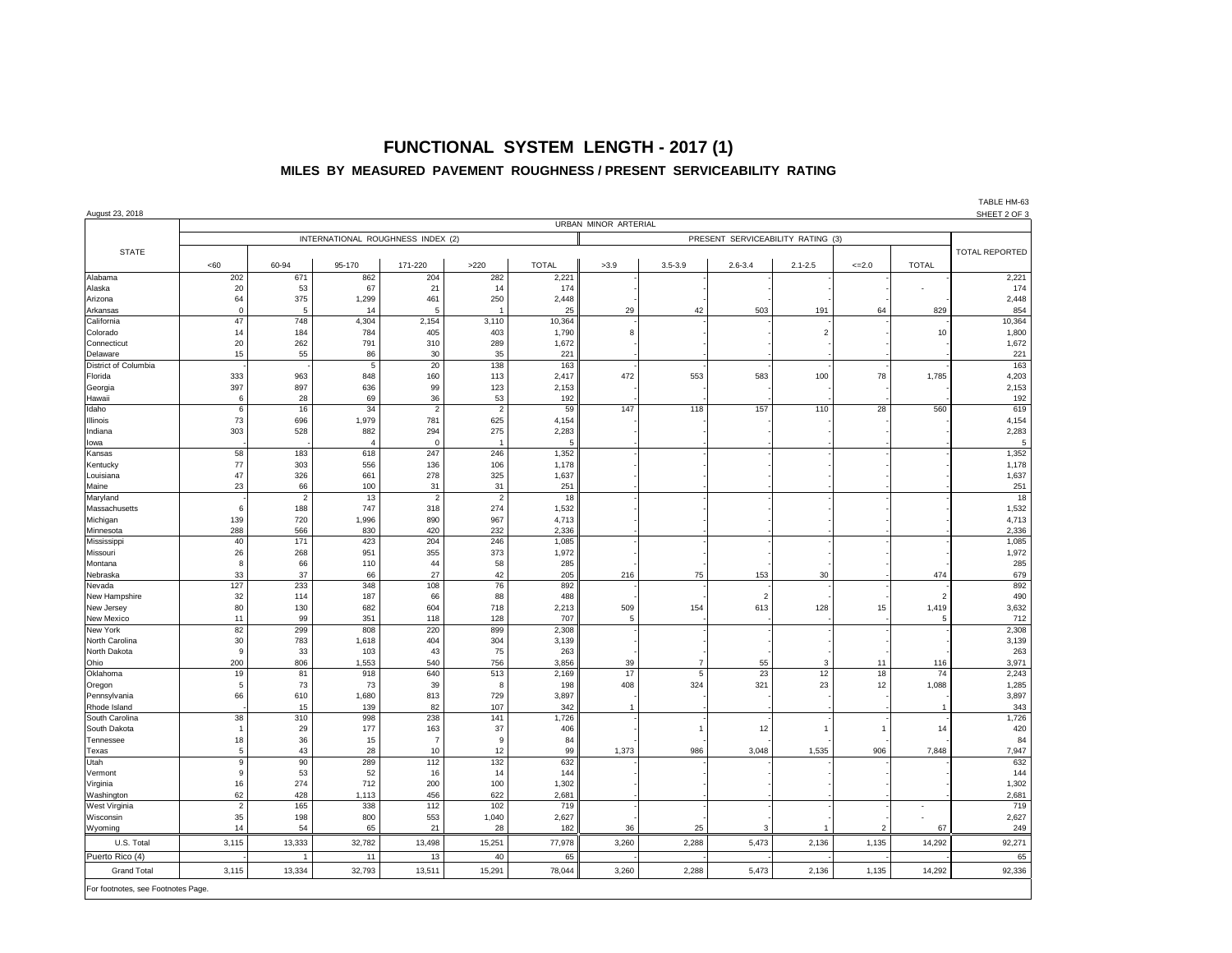## **FUNCTIONAL SYSTEM LENGTH - 2017 (1)**

#### **MILES BY MEASURED PAVEMENT ROUGHNESS / PRESENT SERVICEABILITY RATING**

| August 23, 2018                    |                                   |                |                    |                      |                |                |             |             |                |             |                          |              | <b>I ABLE HIVI-03</b><br>SHEET 3 OF 3 |
|------------------------------------|-----------------------------------|----------------|--------------------|----------------------|----------------|----------------|-------------|-------------|----------------|-------------|--------------------------|--------------|---------------------------------------|
|                                    | URBAN MAJOR AND MINOR COLLECTOR   |                |                    |                      |                |                |             |             |                |             |                          |              |                                       |
|                                    | INTERNATIONAL ROUGHNESS INDEX (2) |                |                    |                      |                |                |             |             |                |             |                          |              |                                       |
| <b>STATE</b>                       |                                   |                |                    |                      |                |                |             |             |                |             |                          |              | <b>TOTAL REPORTED</b>                 |
|                                    | <60                               | 60-94          | 95-170             | 171-220              | >220           | <b>TOTAL</b>   | >3.9        | $3.5 - 3.9$ | $2.6 - 3.4$    | $2.1 - 2.5$ | $=2.0$                   | <b>TOTAL</b> |                                       |
| Alabama                            | 84                                | 640            | 1,550              | 537                  | 817            | 3,627          |             |             |                |             |                          |              | 3,627                                 |
| Alaska                             | 14                                | 69             | 98                 | 38                   | 60             | 279            |             |             |                |             |                          |              | 279                                   |
| Arizona                            | 17                                | 101            | 827                | 428                  | 522            | 1,894          |             |             |                |             |                          |              | 1,894                                 |
| Arkansas                           |                                   |                |                    | $\Omega$             | $\Omega$       |                | 47          | 139         | 737            | 505         | 221                      | 1,651        | 1,651                                 |
| California                         | 21                                | 360            | 3,394              | 2,825                | 5,392          | 11,991         |             | ×,          |                |             |                          |              | 11,991                                |
| Colorado                           | 49                                | 170            | 747                | 417                  | 502            | 1,886          | $\mathbf 0$ |             |                | 3           |                          |              | 1,889                                 |
| Connecticut<br>Delaware            | $\overline{4}$<br>11              | 105<br>92      | 887<br>209         | 474<br>74            | 659<br>88      | 2,129<br>473   |             |             |                |             |                          |              | 2,129<br>473                          |
| District of Columbia               |                                   | $\Omega$       | 3                  | 17                   | 131            | 151            |             |             |                |             |                          |              | 151                                   |
| Florida                            | 115                               | 970            | 1,966              | 600                  | 630            | 4,281          | 880         | 1,318       | 1,395          | 215         | 211                      | 4,019        | 8,300                                 |
| Georgia                            | 26                                | 163            | 85                 | 18                   | 9              | 301            |             |             |                |             |                          |              | 301                                   |
| Hawaii                             | 3                                 | 11             | 151                | 118                  | 168            | 451            |             |             |                |             |                          |              | 451                                   |
| Idaho                              | $\mathbf 0$                       | $\overline{1}$ | $\overline{2}$     | $\mathbf 0$          | $\overline{1}$ | $\overline{4}$ | 176         | 97          | 253            | 95          | 38                       | 659          | 664                                   |
| <b>Illinois</b>                    | 146                               | 685            | 2,118              | 1,245                | 1,500          | 5,694          |             |             |                |             |                          |              | 5,694                                 |
| Indiana                            | 47                                | 188            | 362                | 138                  | 118            | 854            |             |             |                |             | ÷,                       |              | 854                                   |
| lowa                               |                                   |                | $\mathbf 0$        |                      |                | $\Omega$       |             |             |                |             |                          | 6            | $\mathbf 0$                           |
| Kansas                             | 42<br>14                          | 135<br>111     | 748                | 341<br>155           | 695<br>161     | 1,961<br>904   |             |             | $\overline{4}$ | ä,          | $\overline{c}$           |              | 1,966<br>904                          |
| Kentucky<br>Louisiana              | 53                                | 309            | 462<br>762         | 316                  | 488            | 1,927          |             |             |                |             |                          |              | 1,927                                 |
| Maine                              | 16                                | 84             | 211                | 76                   | 85             | 472            |             |             |                |             |                          |              | 472                                   |
| Maryland                           |                                   |                | $\Omega$           | $\mathsf{O}$         | $\mathbf 0$    | -0             |             |             |                |             |                          |              | $\mathbf 0$                           |
| Massachusetts                      |                                   |                | 205                | $\overline{c}$       |                | 207            |             |             |                |             |                          |              | 207                                   |
| Michigan                           | 57                                | 451            | 1,306              | 694                  | 1,055          | 3,564          |             |             |                |             |                          |              | 3,564                                 |
| Minnesota                          | 109                               | 465            | 1,025              | 500                  | 393            | 2,491          |             |             |                |             |                          |              | 2,491                                 |
| Mississippi                        | 3                                 | 95             | 478                | 330                  | 678            | 1,584          |             | ÷,          |                | ÷,          | ÷,                       |              | 1,584                                 |
| Missouri                           |                                   | 120            | 917                | 450                  | 669            | 2,156          |             |             |                |             |                          |              | 2,156                                 |
| Montana<br>Nebraska                | 10                                | 33             | 106<br>$\mathbf 0$ | 89<br>$\overline{1}$ | 184<br>-1      | 423<br>2       | 156         | 84          | 161            | 45          | 8                        | 455          | 423<br>456                            |
| Nevada                             | 27                                | 181            | 462                | 223                  | 264            | 1,159          |             |             |                |             |                          |              | 1,159                                 |
| New Hampshire                      | $\overline{2}$                    | 81             | 204                | 92                   | 150            | 529            |             |             | 6              |             |                          | 6            | 536                                   |
| New Jersey                         | $\overline{4}$                    | 32             | 383                | 532                  | 972            | 1,923          | 250         | 149         | 719            | 250         | 33                       | 1,400        | 3,323                                 |
| New Mexico                         | 49                                | 167            | 443                | 196                  | 278            | 1,132          |             |             |                |             |                          |              | 1,132                                 |
| New York                           | 20                                | 239            | 1,102              | 268                  | 278            | 1,907          |             |             |                |             |                          |              | 1,907                                 |
| North Carolina                     | 13                                | 564            | 1,949              | 455                  | 391            | 3,371          |             |             |                |             |                          |              | 3,371                                 |
| North Dakota                       | $\overline{1}$                    | -5             | 79                 | 72                   | 139            | 296            |             |             |                |             |                          |              | 296                                   |
| Ohio<br>Oklahoma                   | 183<br>14                         | 947<br>42      | 2,326<br>455       | 919<br>354           | 1,418<br>583   | 5,793<br>1,448 | 83<br>46    | 11<br>29    | 43<br>38       | 11<br>49    | 13<br>15                 | 161<br>176   | 5,954<br>1,624                        |
| Oregon                             |                                   | 30             | 21                 | 24                   | 10             | 86             | 769         | 885         | 713            | 128         | 33                       | 2,529        | 2,615                                 |
| Pennsylvania                       | 22                                | 254            | 2,252              | 1,318                | 1,787          | 5,632          |             |             |                |             |                          |              | 5,632                                 |
| Rhode Island                       |                                   | 6              | 166                | 126                  | 269            | 568            |             |             | 1              | 3           | $\mathbf{0}$             |              | 573                                   |
| South Carolina                     | 24                                | 387            | 1,261              | 534                  | 561            | 2,767          |             | ٠           |                |             |                          |              | 2,767                                 |
| South Dakota                       |                                   | 3              | 119                | 120                  | 79             | 320            |             | 5           | 5              |             |                          | 10           | 329                                   |
| Tennessee                          |                                   |                | $\overline{2}$     |                      | $\overline{2}$ | $\overline{4}$ |             |             |                |             |                          |              | $\overline{4}$                        |
| Texas                              |                                   | 12             | 40                 | 28                   | 70             | 151            | 2,067       | 2,387       | 5,343          | 4,363       | 2,483                    | 16,642       | 16,792                                |
| Utah<br>Vermont                    | 5<br>$\overline{4}$               | 106<br>56      | 513<br>99          | 362<br>46            | 542<br>43      | 1,527<br>248   |             |             |                |             |                          |              | 1,527<br>248                          |
| Virginia                           | $\overline{1}$                    | 119            | 444                | 121                  | 83             | 768            |             |             |                |             |                          |              | 768                                   |
| Washington                         | 17                                | 204            | 1,043              | 555                  | 1,062          | 2,880          |             |             |                |             |                          |              | 2,880                                 |
| West Virginia                      | $\mathbf 0$                       | 76             | 340                | 216                  | 313            | 946            |             | ×,          |                | ×,          | $\overline{\phantom{a}}$ |              | 946                                   |
| Wisconsin                          | 35                                | 70             | 571                | 449                  | 1,533          | 2,658          |             |             |                |             |                          |              | 2,658                                 |
| Wyoming                            | 14                                | 76             | 97                 | 43                   | 32             | 262            | 172         | 109         | 18             | 9           | 24                       | 332          | 593                                   |
| U.S. Total                         | 1,275                             | 9,019          | 32,990             | 16,936               | 25,864         | 86,085         | 4,646       | 5,213       | 9,435          | 5,678       | 3,080                    | 28,053       | 114,137                               |
| Puerto Rico (4)                    |                                   |                |                    | $\overline{2}$       | 15             | 18             |             |             |                |             |                          |              | 18                                    |
| <b>Grand Total</b>                 | 1,275                             | 9,019          | 32,991             | 16,938               | 25,879         | 86,102         | 4,646       | 5,213       | 9,435          | 5,678       | 3,080                    | 28,053       | 114,155                               |
| For footnotes, see Footnotes Page. |                                   |                |                    |                      |                |                |             |             |                |             |                          |              |                                       |

TABLE HM-63